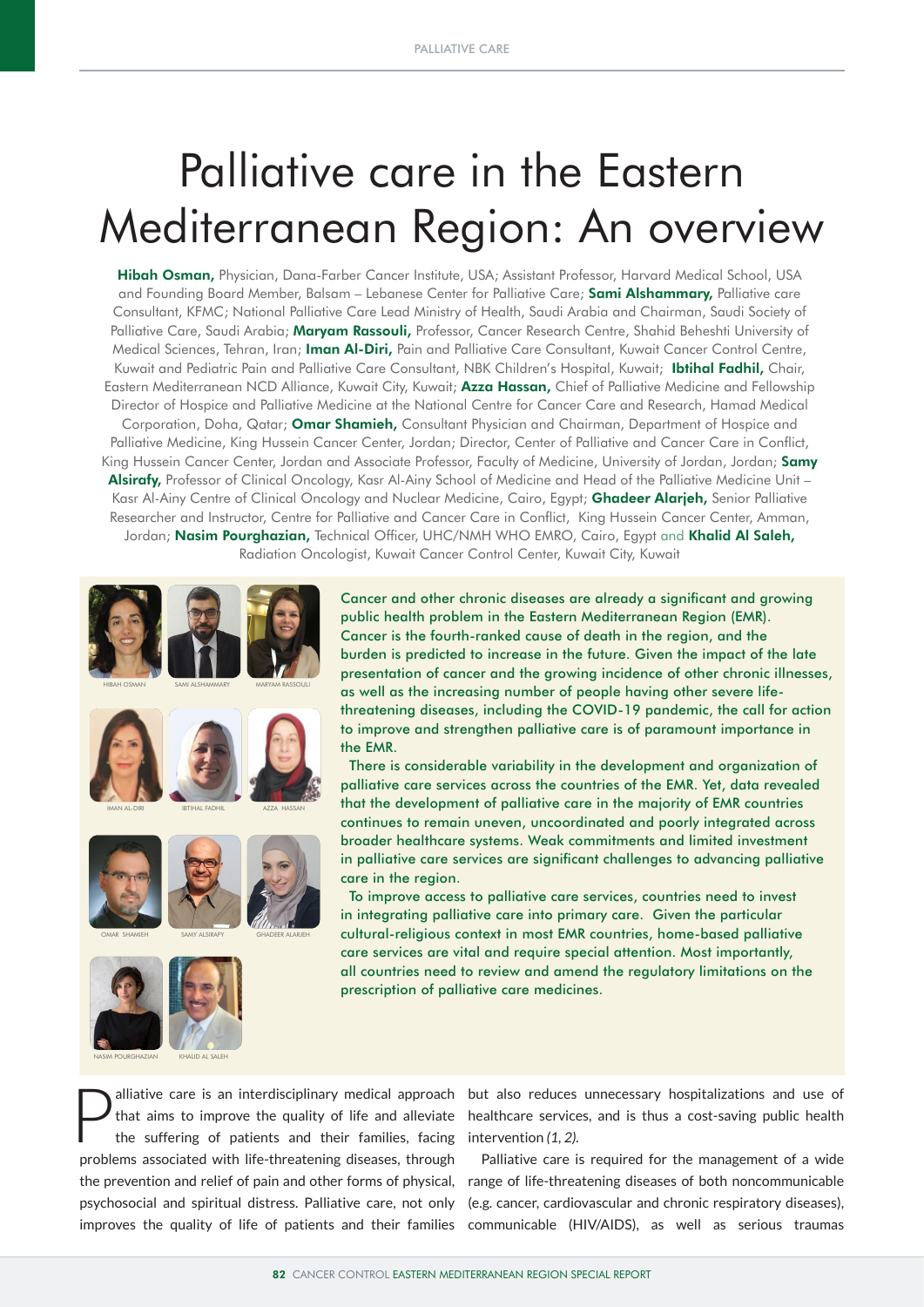

*WPR (Western Pacific Region), EUR (European Region), SEA (South-East Asia Region), AMER (Region of the Americas), AFR (African region), EMR (Eastern Mediterranean Region). \*Average percentage increase per 15-year interval. Data source: WHO Health statistics and information systems:https://www.who.int/ healthinfo/global\_burden\_disease/projections/en/*

and neurological diseases *(3)*. In the context of the global commitment to palliative care, the World Health Assembly Resolution (WHA67.19) calls for governments to commit to evidence-based, accessible palliative care *(4*).

The Universal Health Coverage goals also call for the "full spectrum of essential, quality health services, from health promotion to prevention, treatment, rehabilitation, and palliative care." The Global human rights architecture includes pain relief and palliative care *(5, 6).*

In the EMR, cancer and other chronic diseases are already recognized as an important and growing public health problem. Cancer is the fourth-ranked cause of death in the region and the burden is predicted to increase in the future (Figure 1) *(7)*. Moreover, cancer is generally diagnosed at a relatively advanced stage in most EMR countries, which in turn makes the need for palliative care more crucial in the region *(8).*  This review article provides an overview of the development of palliative care in EMR countries and highlights the main challenges.

## Organization and provision of palliative care in the EMR

According to the WHO Guidelines for the Provision of Palliative Care, ideally, palliative care services should be provided from the time of diagnosis of a life-limiting illness,

adapting to the needs of patients and their families as the disease progresses into its terminal phase. Thus effective palliative care services should be integrated into the existing health system at all levels of care, especially community and home-based care *(4, 9)*. Hence, there is a need to involve the public and the private sectors, adapted to a specific cultural, social and economic setting. Furthermore, to respond to the requirements in a community and make the best use of scarce resources, palliative care services should be strategically linked to prevention, early detection, and treatment services for both adults and children *(4, 9).*

While many countries in the EMR have not yet considered palliative care as a public health need, it is therefore not included in their health agendas. Yet, several initiatives and best practices have been developed in the region, such as in Jordan, Saudi Arabia, Oman, Qatar, Morocco, Lebanon and Egypt; however, services have been in large part restricted in reach and not fully integrated into the national health strategy *(10-14, 15).*

Most palliative care services are provided in tertiary hospitals and cancer centres in urban areas and major cities, with few benefits reaching rural areas. In most countries, palliative care services continue to be limited to cancer patients, and predominantly those at a more advanced stages of illness, and few centres provide paediatric palliative care services.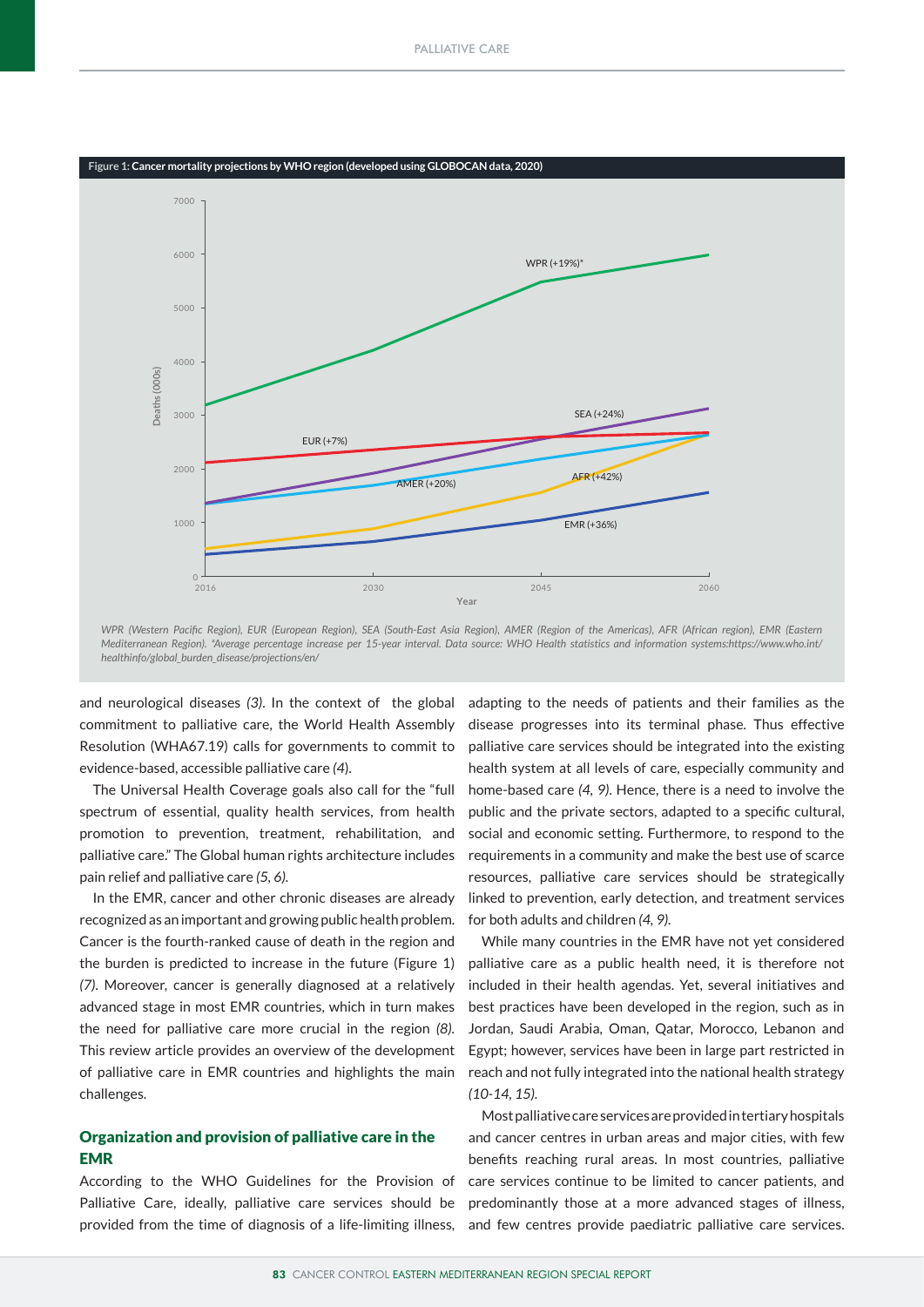

Palliative care practice is also limited to specialists, and there has been no concerted effort to integrate it into primary care. The limited number of palliative care specialists in the region has severely restricted access to palliative care *(14)*.

Nearly half of the EMR countries have no outpatient or inpatient practice for palliative care, no home care, or hospice care. No spiritual care providers, occupational therapists, or psychotherapists are made available for patients in paediatric oncology centres. Children usually die in the hospital, unlike adult patients who prefer to die at home due to the difficulty of parents dealing with their child's death process *(14)*.

Palliative care services are provided in standalone centres in Kuwait, though no sufficient evidence on the outcomes of such experience *(15).*

Almost in all countries in the EMR, service provision has been challenged due to a lack of commitments and prioritization in the national programming and budgeting. Funding has not been consistent, and many of the service providers are nongovernmental organizations that depend on donations *(14).* This has made organizations vulnerable to fluctuations in funding and has resulted in a significant variability in the quality of care provided.

In Jordan, all Jordanian patients with cancer (adults and children) are fully financially insured for the treatment modalities (e.g. chemotherapy, radiotherapy, bone marrow

transplantation and palliative care services) by the government. However, palliative care is mainly given to cancer patients treated at King Hussein Cancer Centre and the Albasheer Hospital *(16).*

In Qatar, all expenses related to cancer therapies including palliative care and other modalities are being met by the Government of Qatar at the National Center for Cancer Care and Research (NCCCR).

Nevertheless, countries such as Lebanon and Jordan started their first palliative care programmes as inpatient services, then home-care services were initiated, for example the Almalath Foundation in Jordan was established in the 1990s *(14, 16).* In the Gulf States (Kuwait, Qatar and Saudi Arabia ) palliative care was initiated as inpatient and outpatients services in large academic training centres. Hospital-based services include dedicated units as well as outpatient consultation services *(14).*

Hospice services are very limited in the region, apart from a few examples such as the paediatric hospice in Kuwait (Abdulla House) *(17).*

The availability of opioids and opioid consumption in the region tends to reflect the patterns of service availability (Figure 2). Countries with more developed palliative care service providers have a higher opioid consumption and generally have a wider variety of opioids. Most countries in the region have access to morphine and fentanyl, while methadone and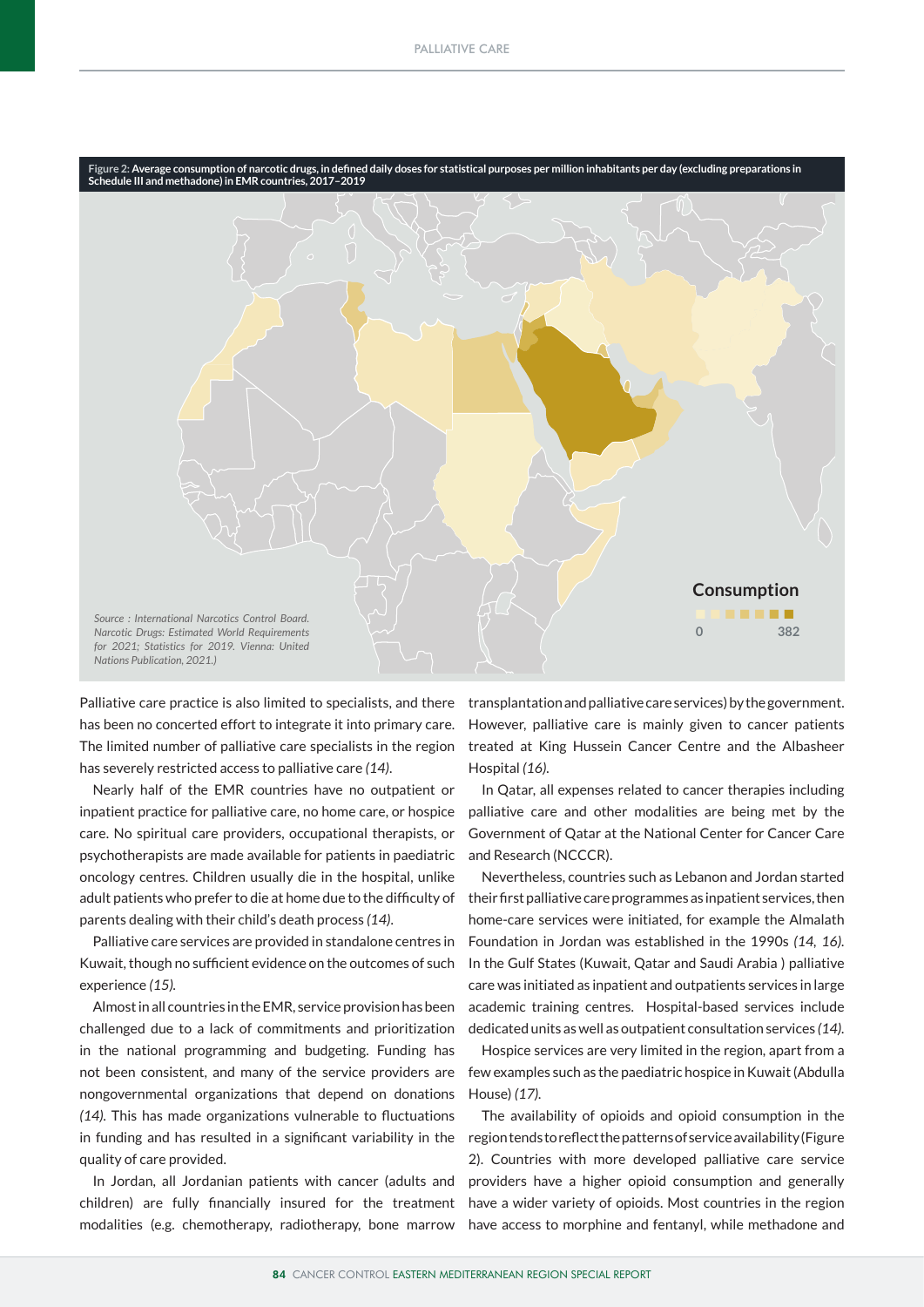hydromorphone tend to be available in fewer countries. Laws and regulations regarding opioid prescription vary depending on the specialty of the physician prescribing *(14)*. For example, opioid prescribing is limited to oncologists in Tunisia, physicians practising in governmental hospitals in Iraq or physicians in the larger regional hospitals in Oman. Some countries like Lebanon, Jordan and Qatar have expanded prescribing to pain specialists and palliative care physicians. Most of the countries in the EMR allow outpatient opioid prescription to be valid only up to 14 days. Whereas few countries allow dispensing the same prescription up to 30 days *(14).*

Most countries have improper pain assessments and suboptimal pain management, with a significant shortage of opioids *(14).*

Cultural misconceptions and population demographics have also been barriers to the growth of palliative care services *(14, 18, 19).* Choosing to avoid aggressive interventions such as resuscitation when care is deemed futile is impossible in some countries *(20).* For example, in the United Arab Emirates, it is not legal to place a "Do Not Resuscitate – DNR" order on a patient's chart *(21).* However, many palliative care services in countries like Saudi Arabia, Jordan, Kuwait, Qatar, Lebanon and Egypt hospice and palliative care practices are based on international standards with proper cultural adaptation to meet their local public needs. Therefore, stopping aggressive interventions at end of life and futile management replaced by comfort care are the norm. On the other hand, DNR is ethically, religiously and legally acceptable in Jordan, Saudi Arabia and Qatar for terminally ill patients especially for those with advanced cancer with no potential curable options *(22).*

#### Training, education and research

Education is the main prerequisite for providing palliative care. In most studies on palliative care needs in the region, educational needs are mentioned as one of the most important common needs (*23).* However, due to the vastness of the area, various socioeconomic situations and different incidence rates of cancer, a concentrated (focused) curriculum for palliative care provision may not be very desirable *(1).* Since educational programmes should be developed based on the role and duties of the care providers, the level of development of palliative care and the authority of the health professionals, such as physicians and nurses, in each country will determine the palliative care educational needs. However, the World Health Organization (WHO) has proposed guidelines to be implemented in low- and middle-income countries as a practical model *(2).*

Palliative care education programmes are categorized based on the level and needs of healthcare providers, for example, general knowledge about palliative care and end-of-life care are provided in many countries, for general practitioners and

undergraduates students, while palliative care medical training currently exists in only a few countries in the region *(14, 23).*

This training is provided in two ways: formal academic education and non-formal education via short-term programmes and workshops (3). Since university-level medical and nursing education exists in most countries in the region, these items are included in the curriculum of the related disciplines *(4–6).* For instance, in Lebanon, a 21-hour course is included in the curriculum of medical students *(13).*

There is some specialist training, which is certified, to train leaders and researchers in palliative care *(3),* but this exists only in some countries in the region. In Jordan, for example, there are different levels of specialized academic education in palliative care, including a master's degree in palliative care nursing, and a pain diploma granted by The School Nursing in Jordan *(5)*. In Saudi Arabia and Jordan, palliative care is recognized as a subspecialty by the local medical council *(24)*. In Saudi Arabia, Qatar, Jordan and Iran, a subspecialty fellowship programme in palliative medicine is being implemented *(4, 6, 8, 9, 24).* In Lebanon, a palliative care fellowship programme is developed, though not implemented as yet *(8, 24)*.

Short-term and informal programmes are the second type of educational training courses where individuals receive certificates and will be able to provide specialty services. These are available for nurses and physicians in some countries of the region.

Cross-border collaborations promoting palliative care training and education for physicians and nurses are being practised in the region, where well-resourced centres such as King Hussein Cancer Centre in Jordan and the Oman Cancer Association in Oman, KFSHRC in Riyadh, Saudi Arabia and Kuwait Palliative Care Centre in Kuwait are running regular short and long training courses to build regional capacity and support low-resource countries (*14, 23).*

Challenges do exist, including the lack of expert instructors in this field, limited resources for online training and the lack of commitment to and recognition of palliative care programmes as an independent discipline *(11–13).*

#### Palliative care research

Research is often considered as an inseparable part of palliative care. Since there is a wide range of cultures, religions and historical and social backgrounds in the countries of the region, the priorities and research needs vary according to the conditions of each country. The requirements of the palliative care system in each country should be addressed with regard to the situation of that country *(14).*

Despite the importance of research and increasing attention to this issue, carrying out research and publishing papers in these countries are in their early stages. Most countries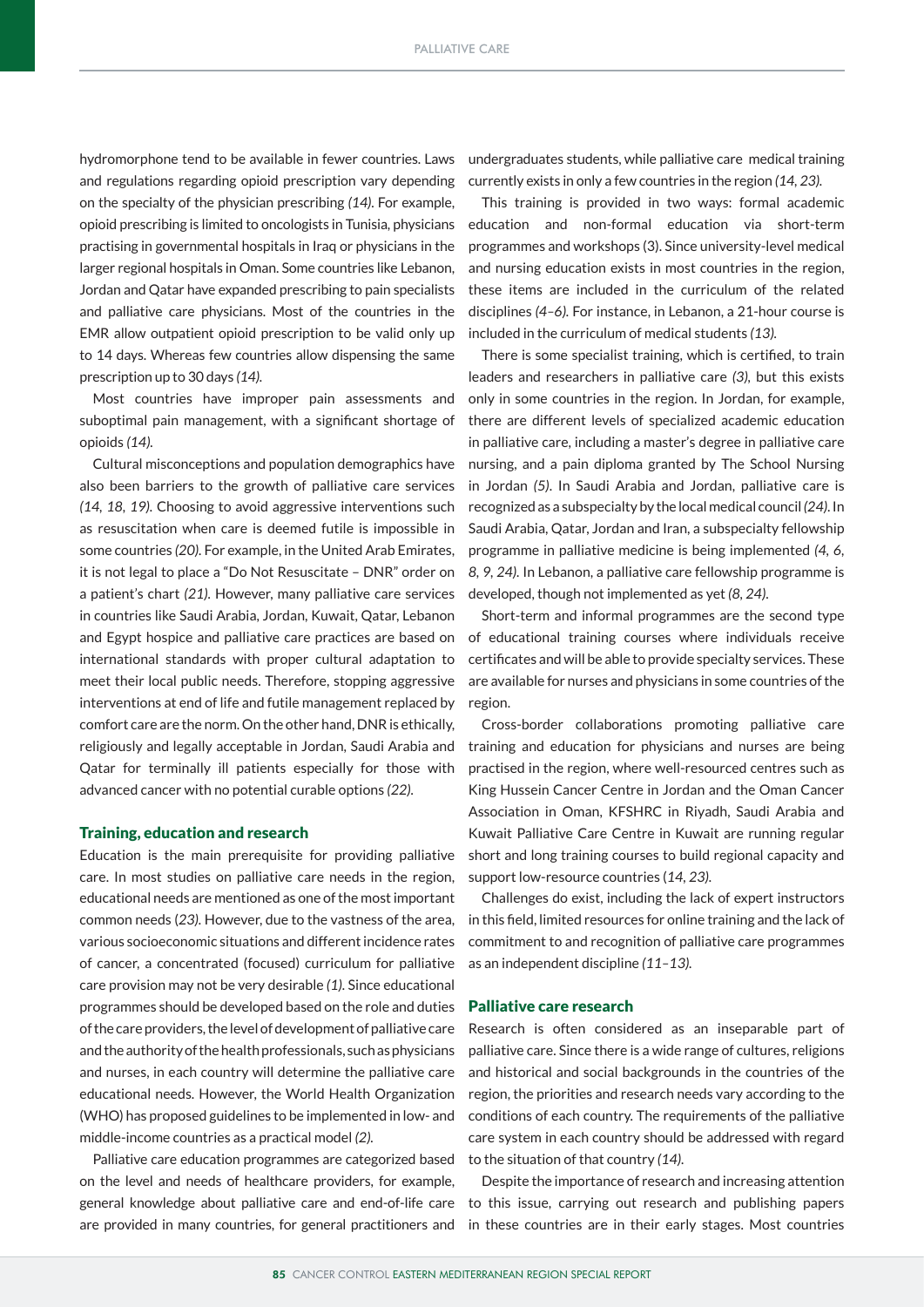face challenges related to insufficient research support, improving palliative care. problems in accessing resources, a shortage of researchers and instructors in the field of palliative care and language barriers. Overcoming these challenges requires measures such as developing mentorship, conducting educational courses on research methodology and training researchers through train-the-trainer courses. Successful examples of these strategies include training courses on palliative care research in cooperation with the Oman Cancer Association and the Oncology Nurses' Society for nurses and physicians in the region (*10).* Furthermore, collaboration between some Middle East and North Africa countries and international research support programmes such as the R4HC–MENA's (Research for Health in Conflict in the Middle East and North Africa) programme, that is supported by United Kingdom, opened active channels of training and conducting research. Many countries in the Middle East including Jordan, Turkey, Lebanon and Palestine were involved in this project whose aim was to support research development and capacity building via conducting many collaborative research studies and staff training *(25, 26).* 

According to SCOPUS data on the countries of the region, the number of papers on palliative care produced between 2016 and 2019 has increased from 62 in 2016 to 90 in 2019, which is evidence of increasing attention to this subject *(27, 28).*

### Regional challenges

Access to palliative care services is a major challenge in the region. It is estimated that only 5% of adults who are in need of palliative care receive it *(23)*.

The variability of health systems in the EMR translates into a vast difference in resources, priorities and health system structures, making planning at regional level challenging *(14, 23)*. This is limited not only to the level of national laws and policies but extends to medical education and training. Diversity in languages also influences the training where medical and nursing school curricula use different languages for instruction and have a widely differing curricular structure.

Conflict, political instability and forced displacement have marred the region for decades and have also impacted on the development of palliative care. Half of the countries in the region have suffered emergencies, political instabilities making it difficult for the establishment of new programmes like palliative care *(23, 27)*. In countries like Tunisia, advocates worked hard to lobby, establish relationships, and develop plans and strategies for the development of palliative care with leaders in the ministry of health only to find themselves having to start from scratch when a new regime with a new leadership took over and priorities shifted *(14).* This scenario

Although some of the higher income countries have adequate numbers of providers who have received training in palliative care, many of them are expatriates with temporary contracts. This results in a loss of valuable human resources who are essential to the advancement of the field. The lack of recognition of palliative care as a specialty in many countries remains a major barrier to growth as healthcare professionals are discouraged from joining this specialty *(14)*. Many challenges exist (Table 1) within the areas of governance, public awareness, human resources, training and medication for palliative care.

### Palliative care and the COVID-19 pandemic

Worldwide restrictions on social interaction and travel imposed by the COVID-19 pandemic has altered the practice of palliative care *(14, 29).* The necessary use of personal protective equipment (PPE) and limited contact with patients and families has made this medical practice, which is heavily dependent on communication and physical presence, extremely challenging. Telehealth technologies including telephone and videoconferencing have been use d to replace in-person care. Medical management, family conferencing and bereavement support have all been conducted remotely during the pandemic. This may have contributed to facilitating access to patients in remote settings, however, the nature of the physician-patient-family interaction has undoubtedly suffered *(30, 31).* The level of preparedness of Mediterranean countries to respond to the pandemic varied significantly due to the lack of support and resources *(26).* 

#### Paediatric palliative care

According to the evidence, 21.6 million children in the world need palliative care services, about 8.2 million of whom need specialty services, with 98% of the latter group living in lowand middle-income countries. The Middle East has the highest number of children in need of these services, after Africa and Southeastern Asia *(33, 34).* In various studies, countries are classified in different ways in terms of their potential. In 2011, most countries in the region were placed at level one, i.e. providing no paediatric palliative care (PPC) services. Iran, Qatar and Egypt have been classified as level two, with the capacity to provide palliative care services, and only Jordan and Saudi Arabia are placed on the third level by providing local services *(35)*. Data reported by the Middle East atlas also showed that PPC is still limited and is being implemented in few countries *(36)*. However, in recent years, PPC seems to be developing alongside adult services.

The background of PPC in the region dates back to 2004 repeats itself in most countries, which poses a major barrier to 2005, and to the establishment of this type of care in Jordan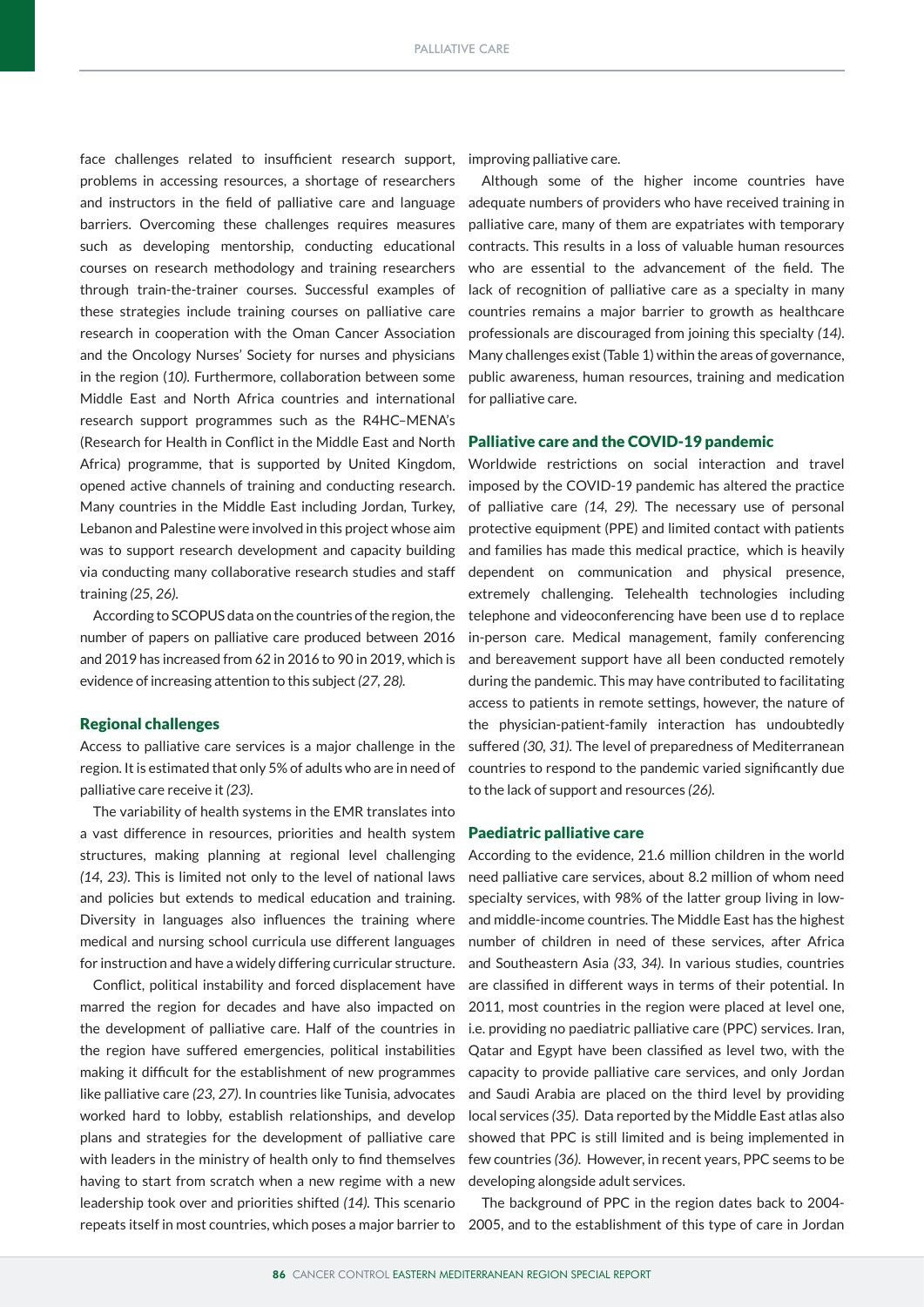#### **Table 1: Lists of key challenges for palliative care in the region** *(14, 23, 28)*

| Policies and regulations                                                                                                                                                                                                                                                                                                                                                                                                                                                                                                                                                                                                                                      | <b>Culture and public awareness</b>                                                                                                                                                                                                                                                                                                                                                                                                                                                                                                                                    |
|---------------------------------------------------------------------------------------------------------------------------------------------------------------------------------------------------------------------------------------------------------------------------------------------------------------------------------------------------------------------------------------------------------------------------------------------------------------------------------------------------------------------------------------------------------------------------------------------------------------------------------------------------------------|------------------------------------------------------------------------------------------------------------------------------------------------------------------------------------------------------------------------------------------------------------------------------------------------------------------------------------------------------------------------------------------------------------------------------------------------------------------------------------------------------------------------------------------------------------------------|
| • Absence of laws that acknowledge and define that palliative care is part<br>of the healthcare system.<br>• Lack of regional/national robust healthcare strategies related to the<br>establishment and development of palliative care<br>. Lack of national standards of care for describing palliative care.<br>• Absence of clinical guidelines and protocols.<br>. Poor/inconsistent implementation of a national strategy on palliative<br>care implementation.<br>• Weak infrastructure for primary healthcare, home healthcare and<br>community services.<br>• Financial challenges such as lack of insurance coverage for palliative care<br>services | • Misconceptions regarding the use of opioids for pain relief.<br>• Lack of public awareness campaigns.<br>• Value of family decision-making over patient autonomy<br>and choice.                                                                                                                                                                                                                                                                                                                                                                                      |
| <b>Medication availability</b>                                                                                                                                                                                                                                                                                                                                                                                                                                                                                                                                                                                                                                | <b>Education</b>                                                                                                                                                                                                                                                                                                                                                                                                                                                                                                                                                       |
| • Limited availability of opioids and specific palliative care medication in<br>the primary healthcare sector (28).<br>• Policy restriction (prescribing, dispensing and administration)<br>• Lack of training and experience of non-specialized palliative care<br>professionals in safely using such medication.                                                                                                                                                                                                                                                                                                                                            | • Lack of palliative education in medical schools.<br>• Lack of knowledge about opioids practice and pain<br>management<br>• Lack of palliative education in nursing schools and<br>postgraduate education.<br>• Lack of palliative care education in other healthcare<br>disciplines (social work, physiotherapy, etc)<br>• Expanding Lack of postgraduate palliative care education<br>courses at national level for postgraduates.<br>• Lack of undergraduate and postgraduate level palliative care<br>education training/courses at a national or regional level. |

and Kuwait *(6, 37)*. A 2011 study considered that PPC was a priority due to the young population of most Middle-Eastern countries, as well as delayed cancer diagnosis, and in this regard, some paediatric oncologists began to receive training in seven countries *(38, 39)*. Currently, there is a specialized paediatric palliative team in Kuwait and Jordan providing services in various settings such as home, hospital and hospice *(37, 40)*. The King Hussein Cancer Centre (KHCC) provides home care, inpatient and outpatient services for children *(40)*. In other countries of the region, including Lebanon, Egypt, Iran and Saudi Arabia, PPC services are mostly provided in paediatric specialty hospitals, and the team members consist of paediatric oncologists, nurses and social workers, and other disciplines who have only passed courses on palliative care *(6, 38).* Therefore, it can be said that in this region, PPC is offered as a general service and the absence of specialty services is still noteworthy.

### The way forward

As projected, the region is expected to have a dramatic increase in cancer incidence in the coming years, with more people needing palliative care. While attention to PC has increased significantly in recent years, huge variations exist in the development and organization of palliative care across the region. Data revealed that the development of palliative care in the majority of EMR continues to remain uneven, uncoordinated and poorly integrated across broader healthcare systems. The main barriers to palliative care

development and integration include misunderstandings about palliative care, the non-inclusion of palliative care in national health policies, lack of education and training for healthcare professionals, limited access to controlled medicines necessary for palliative care, and limited research *(2)*. The 2014 World Health Assembly resolution, which stresses the importance of integrating palliative care as a core component of health systems, and current Universal Health Coverage efforts in the region, provides the region with essential entry points and policy opportunities to strengthen the regional palliative care agenda. EMRO countries are urged to implement the WHA resolution on palliative care that necessitates integrating palliative care into countries' healthcare systems *(1)*. Countries need to take bold actions to overcome barriers and address the increasing needs for palliative care, and emphasis should be directed towards:

- $\bullet$  Scaling up home-based care and expanding access to palliative care services at the primary healthcare level.
- $\bullet$  Addressing regulatory limitations to prescription of and accessibility to essential palliative care medicines.
- $\bullet$  Document and showcase benefits of palliative care for adults and paediatrics, both in terms of health outcomes and health system cost savings; to raise awareness and promote the integration of palliative care into the health systems of the region.
- $\odot$  Make use of the WHO EMRO regional network of palliative care experts as a platform to exchange experiences and support initiatives in new countries, including mentorship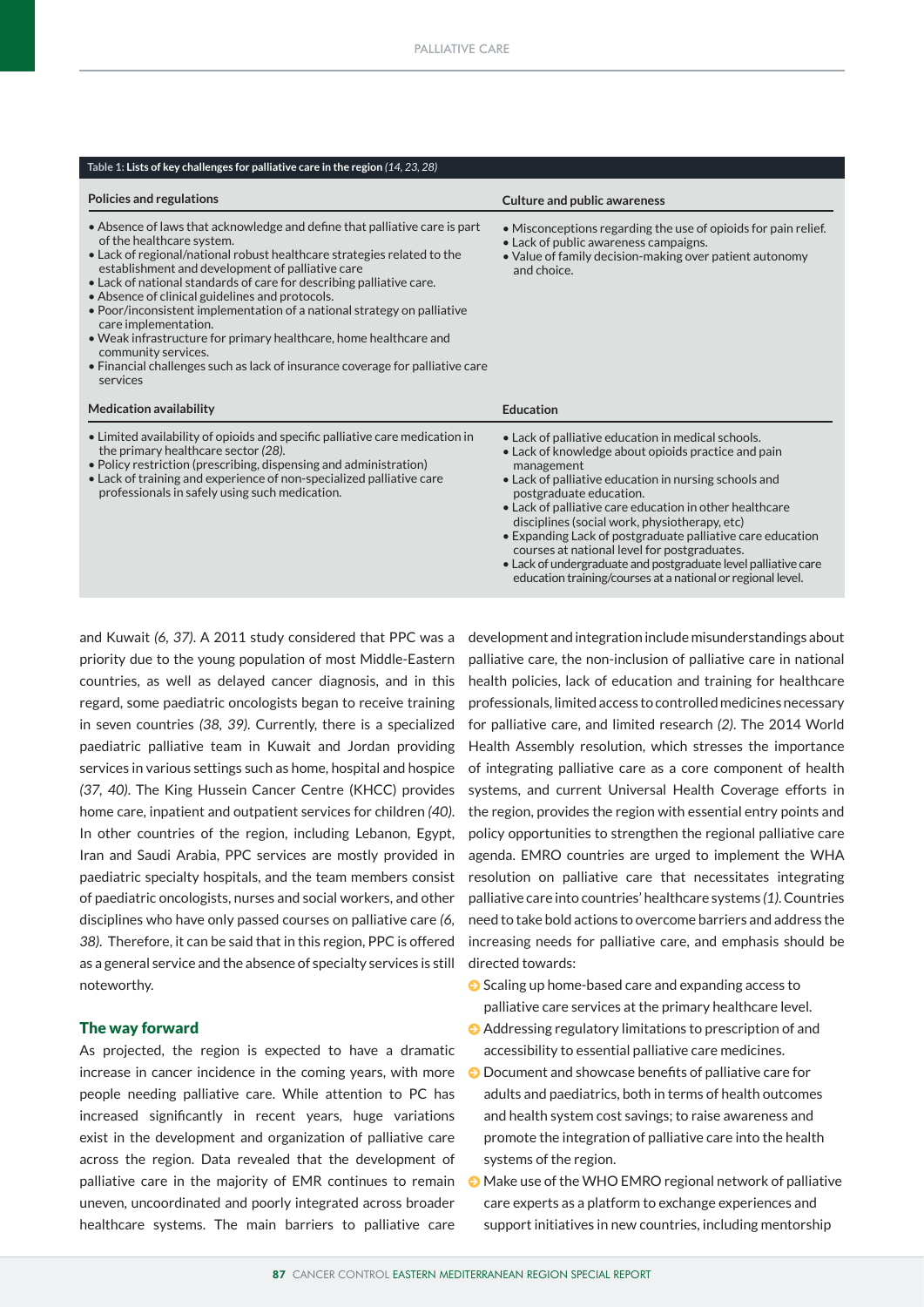and educational exchange to promote palliative care research efforts in the region.

- $\Theta$  Promoting research as an essential component to develop effective palliative care models, to help provide a strong evidence base to inform palliative care policy especially in limited-resources countries *(1)*.
- $\bullet$  Raising awareness about the importance of the early introduction of palliative care is a priority in the region.
- $\odot$  Make use of the existing regional networks and civil society organizations including patient advocates, to provide a platform to exchange experiences and support initiatives in new countries, including mentorship and educational exchange to promote palliative care research efforts in the region.
- $\odot$  Promoting research as an essential component in developing effective local palliative care models and to explore barriers to early referral to palliative care among healthcare professionals as well as patients and their families.

The COVID-19 crisis has brought attention to and enhanced the understanding of palliative care and the central role it plays for both effective health systems and the affected individual's right to healthcare. The ongoing crisis has also highlighted the need to invest in the development of telemedicine and online consultations for palliative care, providing the agenda with an improved means to expand and reach the unmet needs *(3).* <sup>n</sup>

#### *Disclaimer*

*Where authors are identified as personnel of the International Agency for Research on Cancer / World Health Organization, the authors alone are responsible for the views expressed in this article and they do not necessarily represent the decisions, policy or views of the International Agency for Research on Cancer / World Health Organization.*